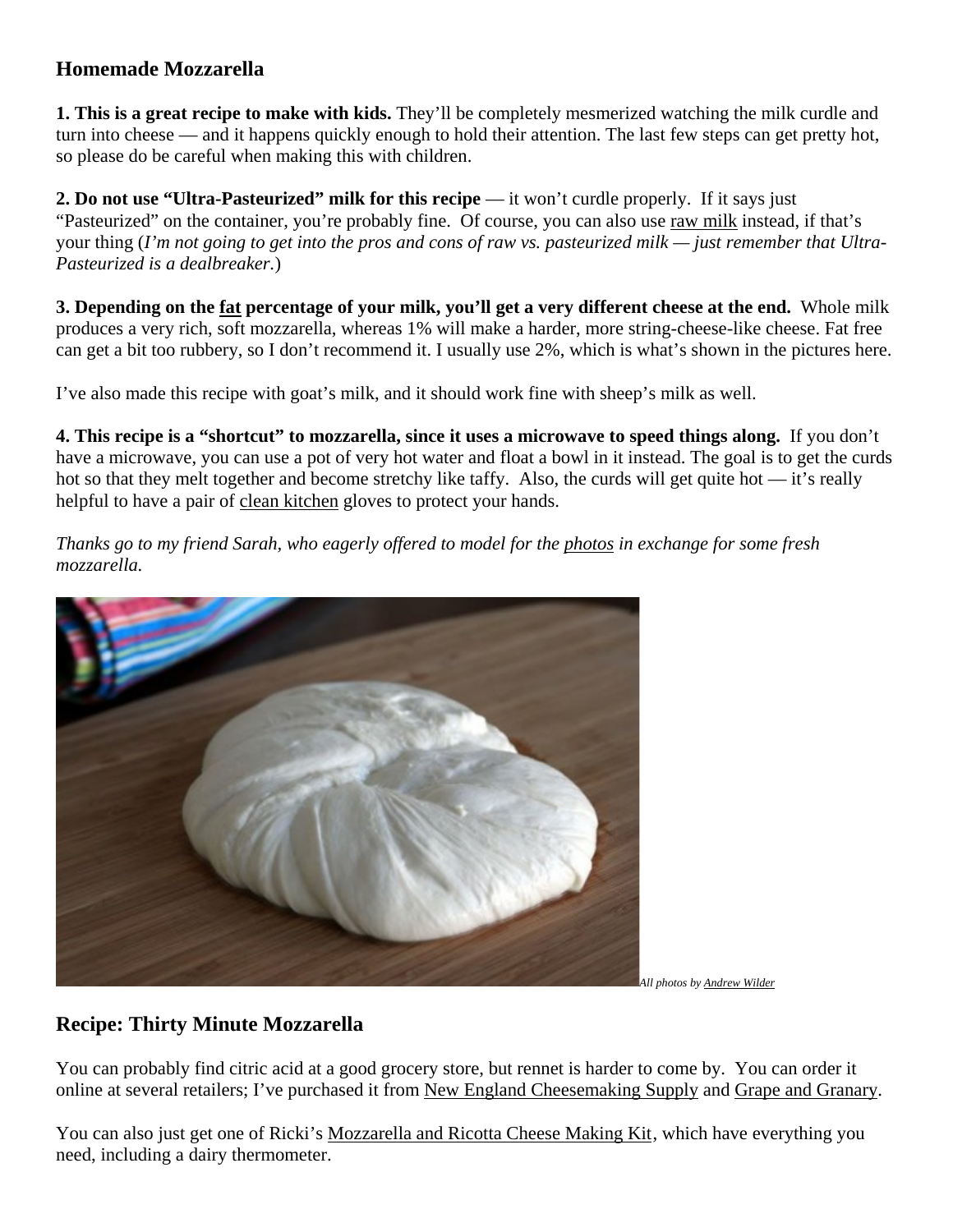I prefer to use liquid vegetarian rennet, which New England Cheesemaking Supply sells at double-strength, so I use 1/8 tsp. for this recipe.

## *Ingredients*

- 1 gallon Milk, not ultra-pasteurized
- 1 1/2 tsp. Citric Acid powder, dissolved in 1/4 cup room-temperature water
- 1/4 tsp. Liquid Rennet or 1/2 tablet Rennet, dissolved in 1/4 cup room-temperature water
- 1 tsp. Cheese (Flake) Salt or Kosher Salt

## *Instructions*

1. Pour the milk in to a large pot. On medium-low, heat slowly to 55 degrees Fahrenheit. Stir slowly and continuously to keep from scalding.

2. Once the milk reaches 55 degrees, pour in the citric acid mixture and stir well. Keep heating.

3. When the milk hits 88 degrees, add the rennet mixture and stir well. Right around this time the milk will start to thicken, and you'll see little white flecks stick to your spoon as it starts curdling.



4. Once the milk is in the 90-degree range, it should be noticeably curdled. Stir very gently at this point, if at all — you want to encourage the curds to knit together.

5. Between 95 and 105 degrees, the curds will be quite thick. Turn off the heat once they start separating from the sides of the pot, and there's a very clear distinction between the curds (white clumps) and whey (yellow liquid).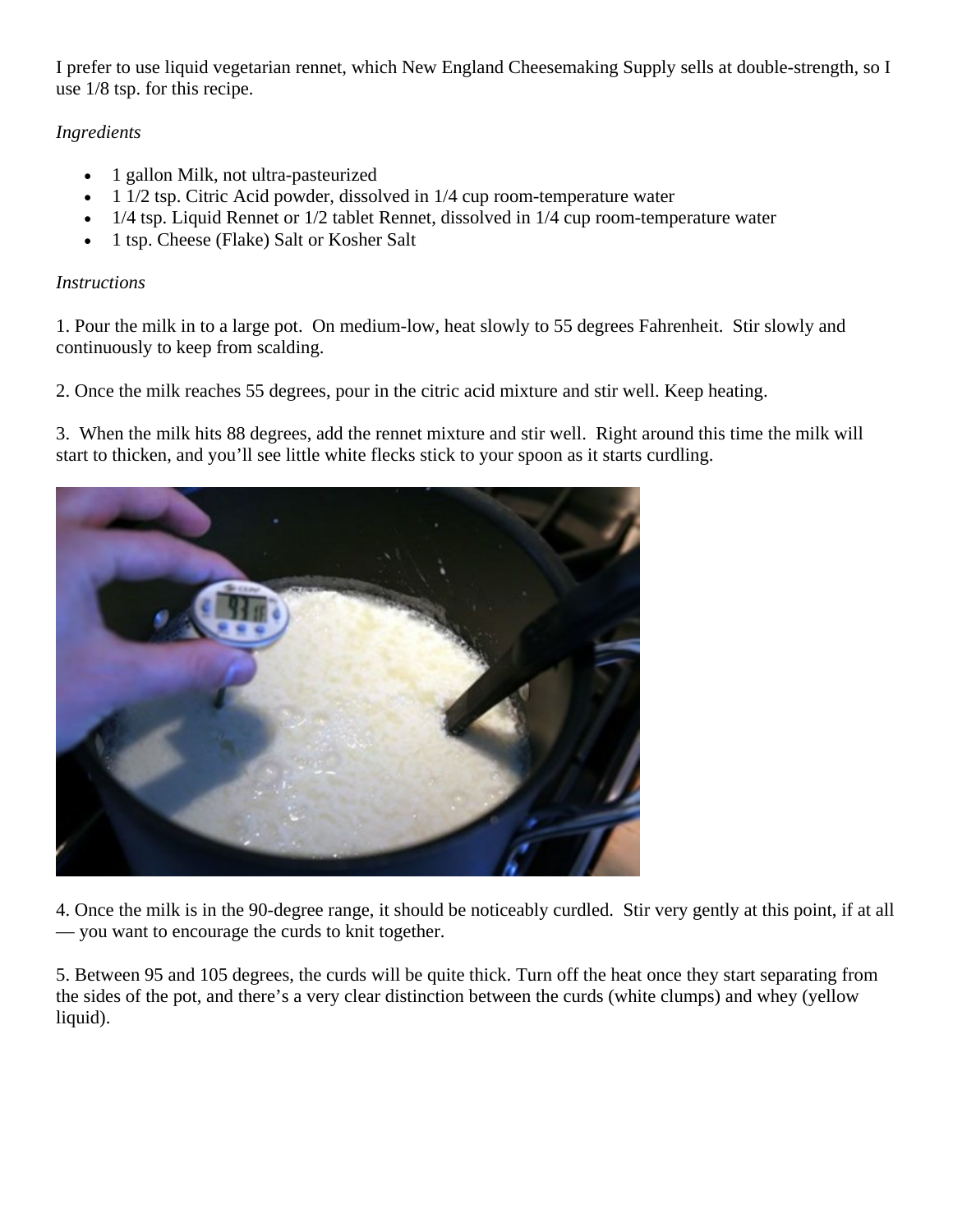

6. Let the curds rest for 5 minutes.

7. With a perforated or slotted spoon, ladle the curds into a bowl. The curds will continue expelling whey once they're in the bowl, which is fine. Once you have pulled most of the curds out of the pot (some little bits will probably still be floating about), pour any excess whey back in the pot.



8. Using a microwave, heat the curds for 60 seconds. Drain off any excess whey, then fold the curds over once, then once again. This is to distribute the heat evenly.

9. Microwave again for about 30-40 seconds, depending on the strength of your microwave. Pour off the whey.

10. Sprinkle the salt onto the cheese, and then fold the curds over twice again. Put them back into the microwave for another 30-40 seconds. Pour of any excess whey.